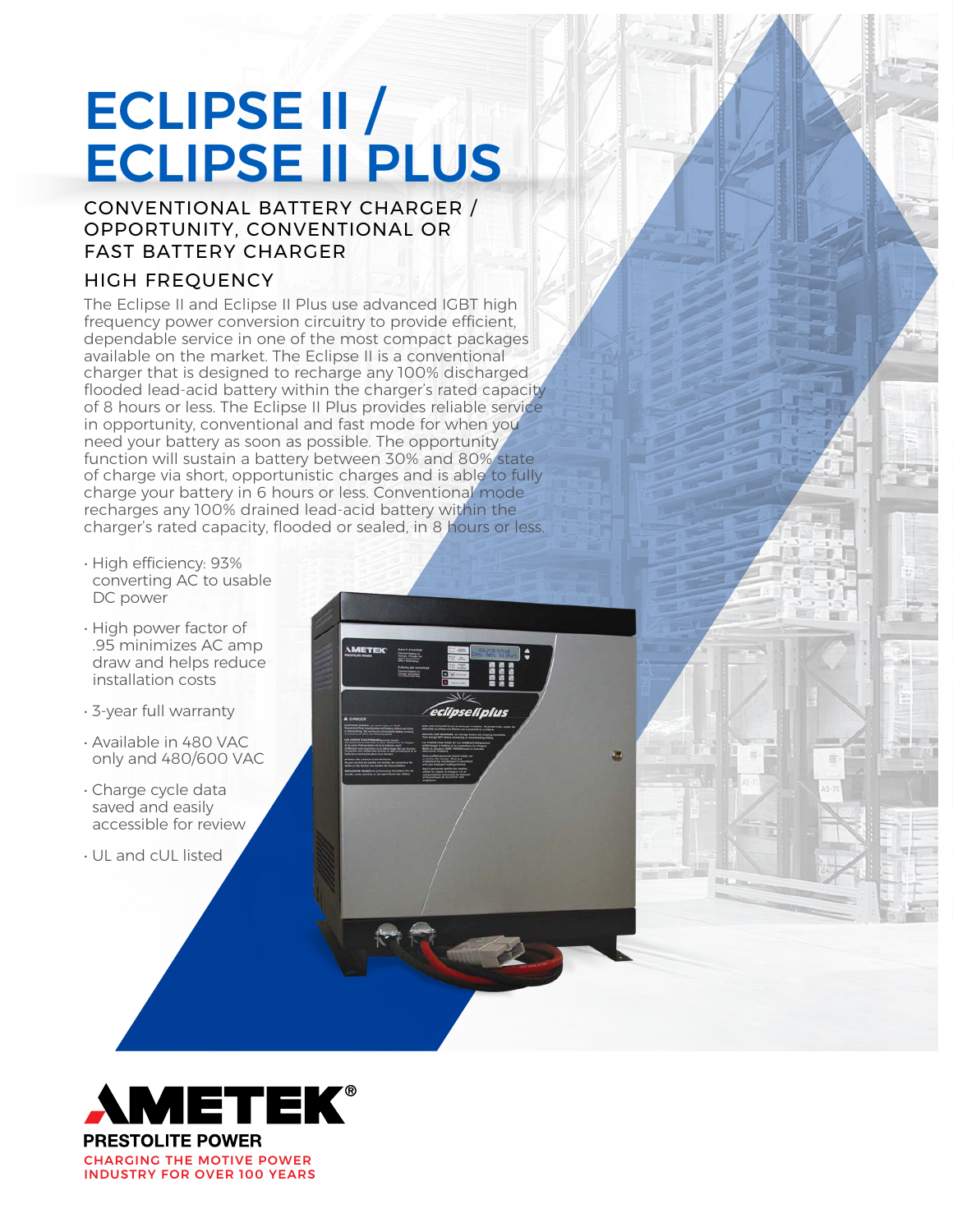



Side panel is removable for easy access to components



1 Charger features may vary based on your needs - please contact us.



Side panel is removable for easy access to components

### **Maximum Performance**

- Designed to hold the finish voltage rate to within ± 1% and the finish current to within ± 2% over a wide range of line voltage variations.
- Collects and saves 21 items of charge cycle information for the last 500 cycles. The information can be reviewed manually from the front panel or downloaded wirelessly using the InsightPC system.
- InsightPC is a compatible fleet management system that gives you the opportunity to monitor battery usage and identify potential hinderances before they become problems causing downtime. Data collected from the charger is transferred utilizing our proprietary wireless network with a powerful transceiver. Typical range is 1,500 feet in a normal operating environment and with communication between chargers, the range doubles to a 3,000 foot radius.
- The chargers may be enhanced through a Battery Identification Device (BID), which is programmed with battery information including rated AH capacity, rated voltage and battery type. Batteries equipped with a BID is automatically recognized by the charger, allowing the charger to charge at the proper voltage and current levels automatically, eliminating manual charger settings. A BID can also hep you track equalization and control the cycles.
- Operating Modes:
	- Multi-cell: Automatically matches output voltage to battery
	- Fixed-cell: Set for specific battery voltage, rejects others
	- BID Mode: Information programmed in BID determines charger operation
	- Timer Start: Operated as a manual timer for maintenance and shop charging
- Back-up timers protect your batteries from overcharging by shutting the charger off if the battery:
	- Does not reach 80% charged in 9 hours (conventional) or 6 hours (opportunity)
	- Does not reach charge complete within 4 hours of reaching the 80% charged point
	- If the ampere hours returned exceed the rated ampere hour capacity by 125% (150% on equalize cycles)

### **Benefits**

- Charge all battery types, flooded lead-acid, gel cell, litihum and AGM with just a few keypad entries to change the programming. In addition to preprogrammed charging algorithms, there is a programmable custom curve available for special applications or future battery development.
- Minimize repair costs with our 3-year full warranty.
- All case styles can be wall, bench or floor mounted and all cases are stackable to save floor space. The cabinet is designed to provide direct access to the AC power connection points and conveniently facilitates any required service.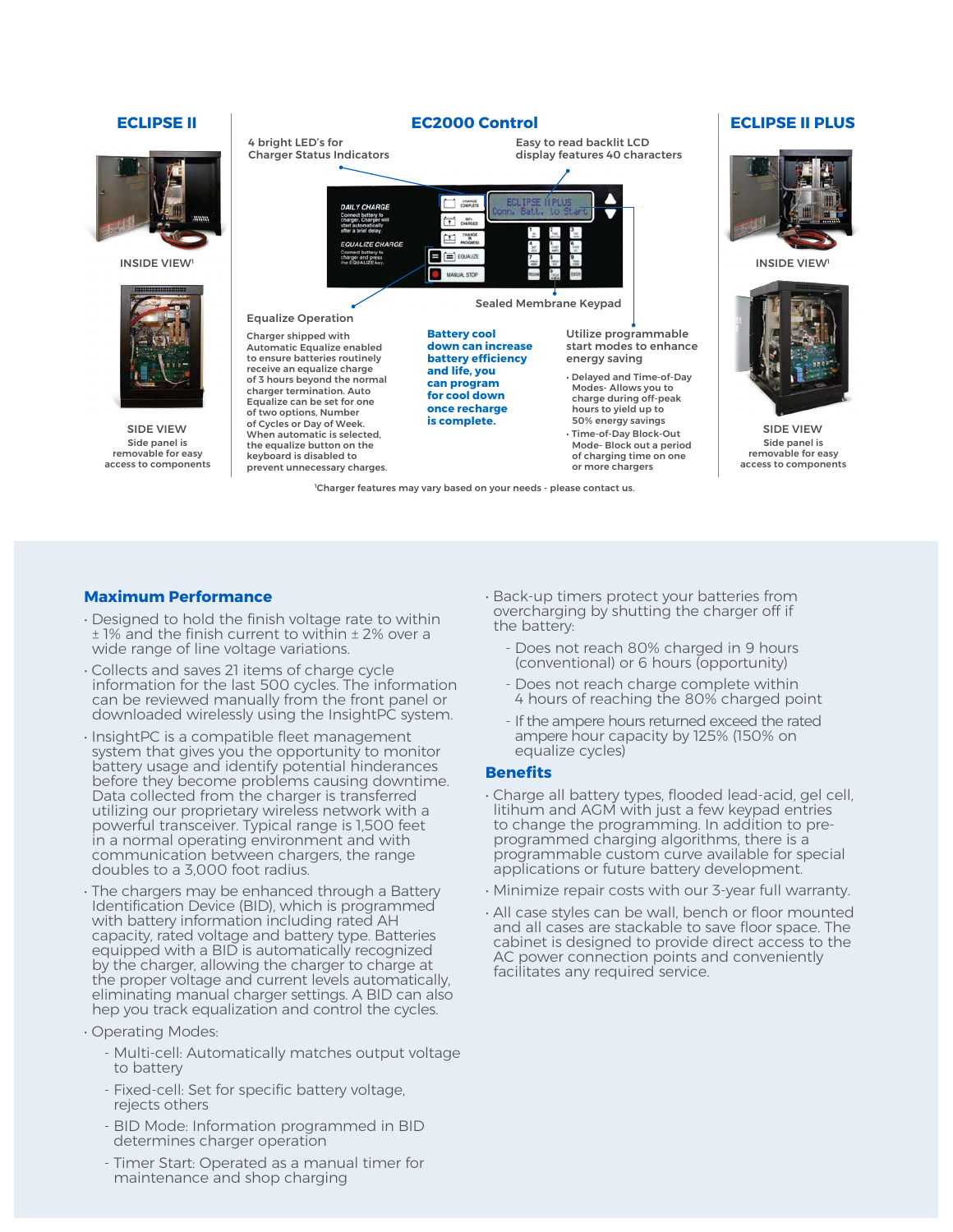| <b>ECLIPSE II 480 VAC ONLY MODELS</b> |                           |                                                |                       |              |                         |                                     |    |  |  |
|---------------------------------------|---------------------------|------------------------------------------------|-----------------------|--------------|-------------------------|-------------------------------------|----|--|--|
| <b>Number of</b>                      | <b>Model Number</b>       | <b>Battery Amp-Hour</b><br><b>Capacity for</b> | <b>DC Output Amps</b> | <b>Phase</b> | <b>AC Input Amps at</b> | <b>Approximate</b><br><b>Weight</b> |    |  |  |
| <b>Battery Cells</b>                  |                           | 8 Hours                                        |                       |              | 480 VAC 60 Hz-3 ph      | lb                                  | kg |  |  |
|                                       |                           |                                                | Three Phase 100%      |              |                         |                                     |    |  |  |
| 6.9.12                                | 500EC3-12S                | 500                                            | 82                    | 3            | 3.3                     | 101                                 | 46 |  |  |
| 6, 9, 12                              | 600EC3-12S                | 600                                            | 98                    | 3            | 3.9                     | 101                                 | 46 |  |  |
| 6.9.12                                | 800EC3-12S                | 800                                            | 130                   | 3            | 5.2                     | 106                                 | 48 |  |  |
| 6, 9, 12                              | 925EC3-12S                | 925                                            | 151                   | 3            | 6.0                     | 106                                 | 48 |  |  |
| 6, 9, 12                              | 1050EC3-12S               | 1.050                                          | 171                   | 3            | 6.9                     | 106                                 | 48 |  |  |
| 6, 9, 12, 18                          | 600EC3-18S                | 600                                            | 98                    | 3            | 5.9                     | 101                                 | 46 |  |  |
| 6, 9, 12, 18                          | 800EC3-18S                | 800                                            | 130                   | 3            | 7.8                     | 106                                 | 48 |  |  |
| 6, 9, 12, 18                          | 925EC3-18S                | 925                                            | 151                   | 3            | 9.1                     | 106                                 | 48 |  |  |
| 6, 9, 12, 18                          | 1050EC3-18S               | 1.050                                          | 171                   | 3            | 10.3                    | 106                                 | 48 |  |  |
| 6, 9, 12, 18                          | 1200EC3-18S               | 1.200                                          | 196                   | 3            | 11.8                    | 110                                 | 50 |  |  |
| 6, 9, 12, 18                          | 1400EC3-18S               | 1.400                                          | 228                   | 3            | 13.7                    | 110                                 | 50 |  |  |
| 6, 9, 12, 18                          | 1600EC3F-18S1             | 1.600                                          | 261                   | 3            | 15.7                    | 110                                 | 50 |  |  |
| 6, 9, 12, 18, 24                      | 500EC3-24S                | 500                                            | 82                    | 3            | 6.5                     | 101                                 | 46 |  |  |
| 6, 9, 12, 18, 24                      | 600EC3-24S                | 600                                            | 98                    | 3            | 7.8                     | 101                                 | 46 |  |  |
| 6, 9, 12, 18, 24                      | 800EC3-24S                | 800                                            | 130                   | 3            | 10.4                    | 106                                 | 48 |  |  |
| 6, 9, 12, 18, 24                      | 925EC3-24S                | 925                                            | 151                   | 3            | 12.1                    | 106                                 | 48 |  |  |
| 6, 9, 12, 18, 24                      | 1050EC3-24S               | 1.050                                          | 171                   | 3            | 13.7                    | 106                                 | 48 |  |  |
| 6, 9, 12, 18, 24                      | 1200EC3F-24S <sup>1</sup> | 1.200                                          | 196                   | 3            | 15.7                    | 130                                 | 59 |  |  |
| 6, 9, 12, 18, 24                      | 1400EC3F-24S <sup>1</sup> | 1.400                                          | 228                   | 3            | 18.3                    | 130                                 | 59 |  |  |
| 6, 9, 12, 18, 24                      | 1600EC3-24D               | 1.600                                          | 261                   | 3            | 20.9                    | 134                                 | 61 |  |  |
| 6, 9, 12, 18, 24, 36, 40 <sup>2</sup> | 375EC3-40S                | 375                                            | 61                    | 3            | 8.2                     | 98                                  | 44 |  |  |
| 6, 9, 12, 18, 24, 36, 40 <sup>2</sup> | 500EC3-40S                | 500                                            | 82                    | 3            | 10.9                    | 101                                 | 46 |  |  |
| 6, 9, 12, 18, 24, 36, 40 <sup>2</sup> | 600EC3-40S                | 600                                            | 98                    | 3            | 13.1                    | 101                                 | 46 |  |  |
| 6, 9, 12, 18, 24, 36, 40 <sup>2</sup> | 800EC3F-40S               | 800                                            | 130                   | 3            | 17.4                    | 130                                 | 59 |  |  |
| 6. 9. 12. 18. 24. 36. 40 <sup>2</sup> | 925EC3-40D                | 925                                            | 151                   | 3            | 20.1                    | 130                                 | 59 |  |  |
| 6, 9, 12, 18, 24, 36, 40 <sup>2</sup> | 1150EC3-40D               | 1.150                                          | 187                   | 3            | 25.0                    | 134                                 | 61 |  |  |

| ECLIPSE II 480/600 VAC MODELS            |                            |                                                |                  |              |                                    |                                    |                              |    |  |  |
|------------------------------------------|----------------------------|------------------------------------------------|------------------|--------------|------------------------------------|------------------------------------|------------------------------|----|--|--|
| <b>Number of</b><br><b>Battery Cells</b> | <b>Model Number</b>        | <b>Battery Amp-Hour</b><br><b>Capacity for</b> | <b>DC Output</b> | <b>Phase</b> | <b>AC Input Amps</b><br>at 480 VAC | <b>AC Input Amps</b><br>at 600 VAC | <b>Approximate</b><br>Weight |    |  |  |
|                                          |                            | 8 Hours                                        | <b>Amps</b>      |              | 60 Hz-3 ph                         | 60 Hz-3 ph                         | $\mathbf{I}$                 | kg |  |  |
|                                          |                            |                                                | Three Phase 100% |              |                                    |                                    |                              |    |  |  |
| 6, 9, 12                                 | 500EC3-12SC                | 500                                            | 82               | 3            | 3.3                                | 2.6                                | 101                          | 46 |  |  |
| 6, 9, 12                                 | 600EC3-12SC                | 600                                            | 98               | 3            | 3.9                                | 3.1                                | 101                          | 46 |  |  |
| 6, 9, 12                                 | 800EC3-12SC                | 800                                            | 130              | 3            | 5.2                                | 4.2                                | 106                          | 48 |  |  |
| 6, 9, 12                                 | 925EC3-12SC                | 925                                            | 151              | 3            | 6.0                                | 4.8                                | 106                          | 48 |  |  |
| 6, 9, 12                                 | 1050EC3-12SC               | 1.050                                          | 171              | 3            | 6.9                                | 5.5                                | 106                          | 48 |  |  |
| 6, 9, 12, 18                             | 600EC3-18SC                | 600                                            | 98               | 3            | 5.9                                | 4.8                                | 101                          | 46 |  |  |
| 6, 9, 12, 18                             | 800EC3-18SC                | 800                                            | 130              | 3            | 7.8                                | 6.2                                | 106                          | 48 |  |  |
| 6, 9, 12, 18                             | 925EC3-18SC                | 925                                            | 151              | 3            | 9.1                                | 7.3                                | 106                          | 48 |  |  |
| 6, 9, 12, 18                             | 1050EC3-18SC               | 1.050                                          | 171              | 3            | 10.3                               | 8.2                                | 106                          | 48 |  |  |
| 6, 9, 12, 18                             | 1200EC3-18SC               | 1.200                                          | 196              | 3            | 11.8                               | 9.4                                | 110                          | 50 |  |  |
| 6, 9, 12, 18                             | 1400EC3-18SC               | 1.400                                          | 228              | 3            | 13.7                               | 11.0                               | 110                          | 50 |  |  |
| 6, 9, 12, 18                             | 1600EC3F-18SC <sup>1</sup> | 1.600                                          | 261              | 3            | 15.7                               | 12.6                               | 110                          | 50 |  |  |
| 6, 9, 12, 18, 24                         | 500EC3-24SC                | 500                                            | 82               | 3            | 6.5                                | 5.2                                | 101                          | 46 |  |  |
| 6, 9, 12, 18, 24                         | 600EC3-24SC                | 600                                            | 98               | 3            | 7.8                                | 6.2                                | 101                          | 46 |  |  |
| 6, 9, 12, 18, 24                         | 800EC3-24SC                | 800                                            | 130              | 3            | 10.4                               | 8.3                                | 106                          | 48 |  |  |
| 6, 9, 12, 18, 24                         | 925EC3-24SC                | 925                                            | 151              | 3            | 12.1                               | 9.7                                | 106                          | 48 |  |  |
| 6, 9, 12, 18, 24                         | 1050EC3-24SC               | 1.050                                          | 171              | 3            | 13.7                               | 11.0                               | 106                          | 48 |  |  |
| 6, 9, 12, 18, 24                         | 1200EC3F-24SC <sup>1</sup> | 1.200                                          | 196              | 3            | 15.7                               | 12.6                               | 130                          | 59 |  |  |
| 6, 9, 12, 18, 24                         | 1400EC3F-24SC <sup>1</sup> | 1.400                                          | 228              | 3            | 18.3                               | 14.6                               | 130                          | 59 |  |  |
| 6, 9, 12, 18, 24                         | 1600EC3-24DC               | 1.600                                          | 261              | 3            | 20.9                               | 16.7                               | 134                          | 61 |  |  |
| 6, 9, 12, 18, 24, 36, 40 <sup>2</sup>    | 375EC3-40SC                | 375                                            | 61               | 3            | 8.2                                | 6.6                                | 98                           | 44 |  |  |
| 6, 9, 12, 18, 24, 36, 40 <sup>2</sup>    | 500EC3-40SC                | 500                                            | 82               | 3            | 10.9                               | 8.7                                | 101                          | 46 |  |  |
| 6, 9, 12, 18, 24, 36, 40 <sup>2</sup>    | 600EC3-40SC                | 600                                            | 98               | 3            | 13.1                               | 10.5                               | 101                          | 46 |  |  |
| 6, 9, 12, 18, 24, 36, 40 <sup>2</sup>    | 800EC3F-40SC <sup>1</sup>  | 800                                            | 130              | 3            | 17.4                               | 13.9                               | 130                          | 59 |  |  |
| 6, 9, 12, 18, 24, 36, 40 <sup>2</sup>    | 925EC3-40DC                | 925                                            | 151              | 3            | 20.1                               | 16.1                               | 130                          | 59 |  |  |
| 6. 9. 12. 18. 24. 36. 40 <sup>2</sup>    | 1150EC3-40DC               | 1.150                                          | 187              | 3            | 25.0                               | 20.0                               | 134                          | 61 |  |  |

1 Models with "F" come equipped with additional fan assembly on higher current, single engine units. 2 Control does not auto select between 36 and 40 cell.